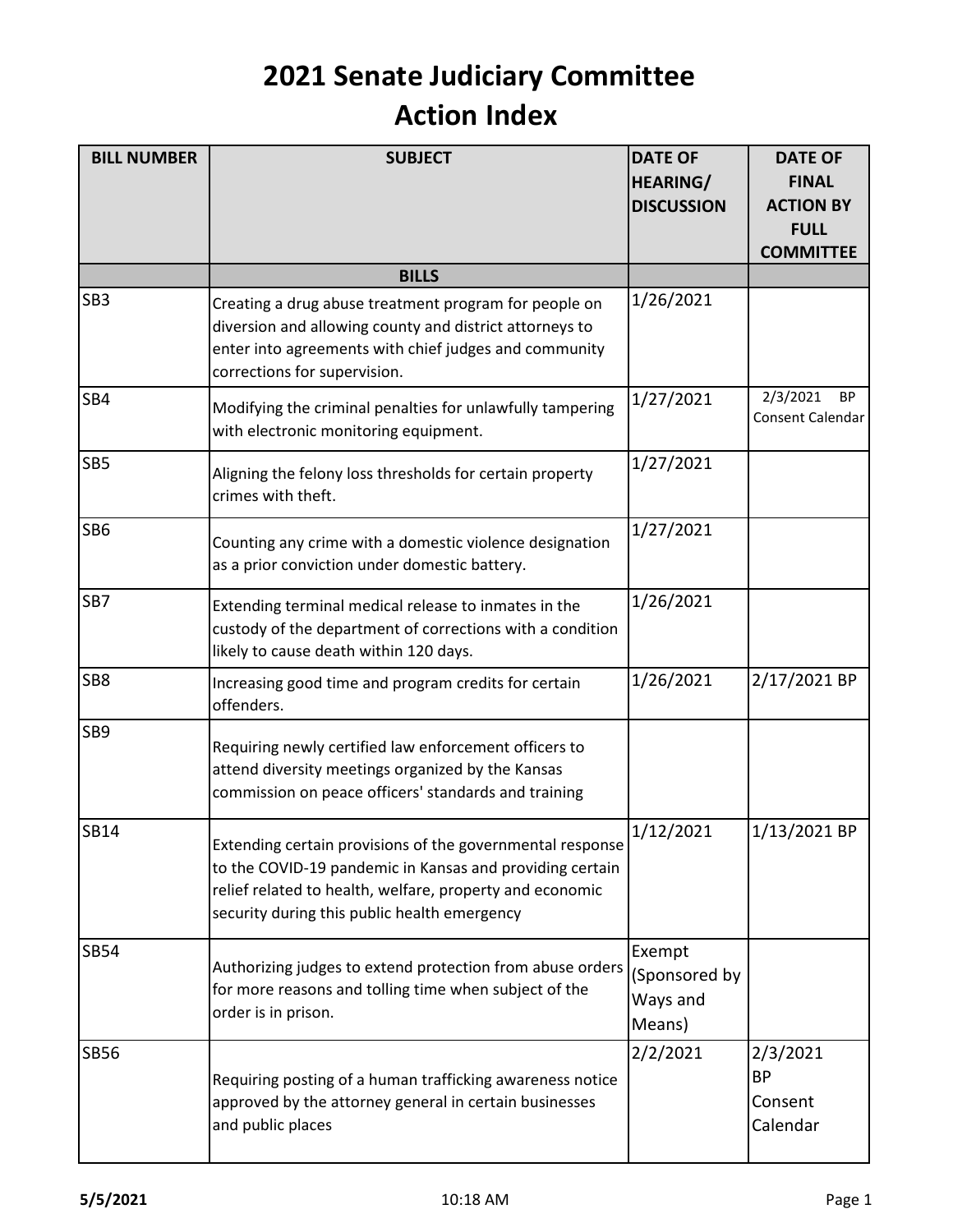| <b>SB57</b> | Suspending statutory speedy trial rights until May 1, 2024,<br>in all criminal cases filed prior to the effective date of this<br>act and eliminating such rights in any criminal case filed on<br>or after the effective date of this act.                             | 2/4/2021<br>Hearing cont.<br>2/5/2021 and<br>2/23/2021Exempt.<br>(Sponsored by Fed and<br>State.) |                                              |
|-------------|-------------------------------------------------------------------------------------------------------------------------------------------------------------------------------------------------------------------------------------------------------------------------|---------------------------------------------------------------------------------------------------|----------------------------------------------|
| <b>SB58</b> | Prohibiting the filing of certain liens or claims against real<br>or personal property and providing for criminal penalties.                                                                                                                                            | 2/3/2021                                                                                          | 2/3/2021<br><b>BP</b><br>Consent<br>Calendar |
| <b>SB59</b> | Modifying the crimes of selling sexual relations, promoting<br>the sale of sexual relations and buying sexual relations by<br>changing terminology from "sexual relations" to "a sex act.                                                                               | 2/2/2021                                                                                          | 2/3/2021<br><b>BP</b><br>Consent<br>Calendar |
| <b>SB60</b> | Defining proximate result for purposes of determining<br>when a crime is committed partly within this state.                                                                                                                                                            | 2/3/2021                                                                                          | 2/11/2021 BP                                 |
| <b>SB73</b> | Requiring the attorney general to carry out certain duties<br>related to investigating corruption committed by a public<br>officer or public employee.                                                                                                                  |                                                                                                   |                                              |
| <b>SB74</b> | Requiring the attorney general to carry out certain duties<br>related to investigating sexual abuse committed by a<br>minister of religion.                                                                                                                             |                                                                                                   |                                              |
| <b>SB75</b> | Requiring a duly ordained minister of religion to report<br>certain abuse and neglect of children.                                                                                                                                                                      |                                                                                                   |                                              |
| <b>SB78</b> | Updating certain statutes relating to the regulation of the<br>business of insurance; granting the commissioner of<br>insurance certain investigative powers.                                                                                                           | withdrawn; referred to<br>Committee on<br><b>Financial Institutions</b><br>and Insurance          |                                              |
| SB102       | Requiring earlier notice of anticipated release from<br>custody of a person who may be a sexually violent<br>predator to the attorney general and a multidisciplinary<br>team and specifying where such person will be detained<br>during civil commitment proceedings. | 2/17/2021                                                                                         | 2/26/2021 BP                                 |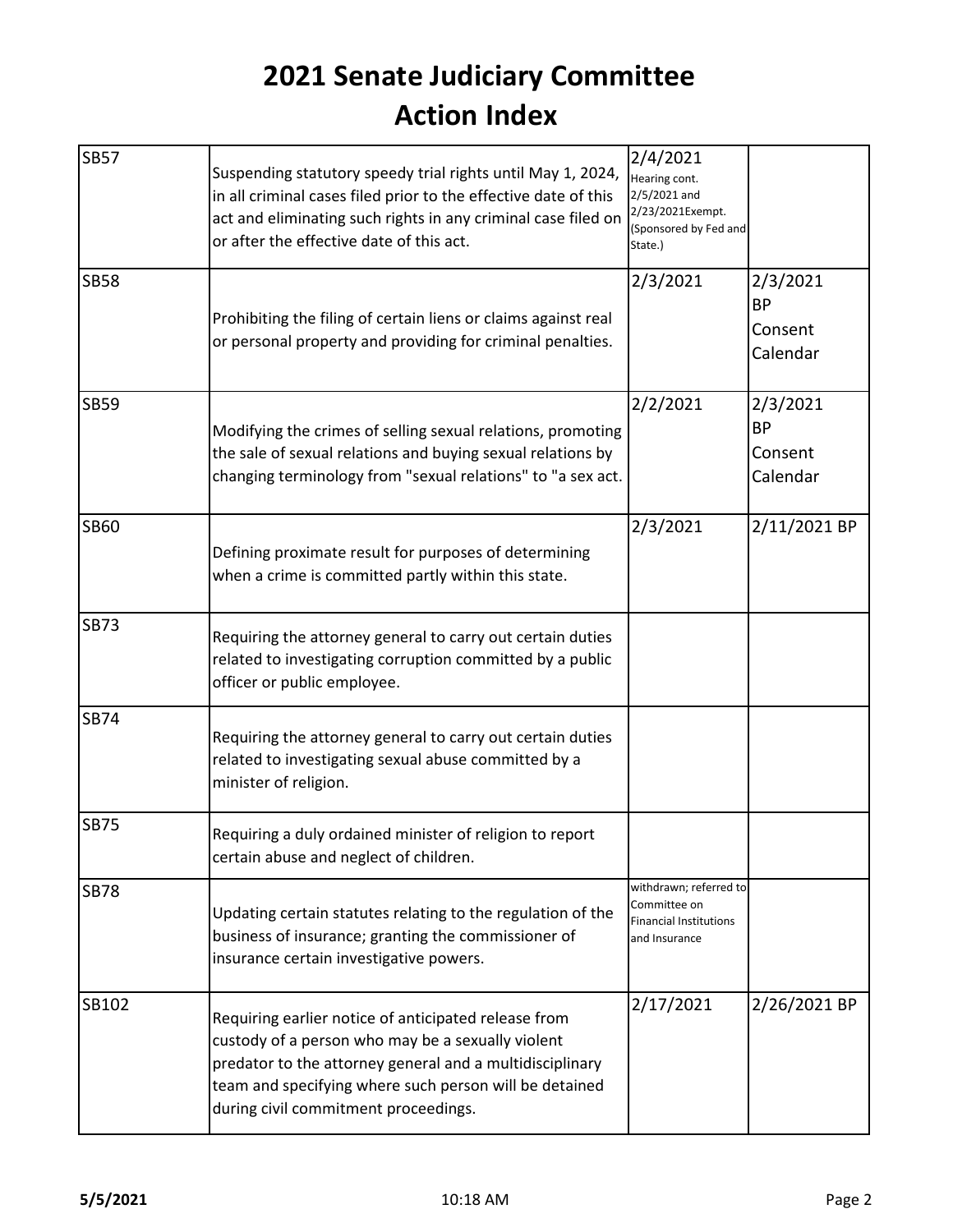| SB103        | Amending the Kansas power of attorney act regarding the<br>form of a power of attorney and the duties of third parties<br>relying and acting on a power of attorney. | 2/8/2021                                      | 2/11/2021 BP                            |
|--------------|----------------------------------------------------------------------------------------------------------------------------------------------------------------------|-----------------------------------------------|-----------------------------------------|
| SB104        | Requiring a court order be issued directing a child to<br>remain in a present or future placement for certain<br>children in need of care.                           | 2/9/2021                                      | 2/26/2021 BP                            |
| SB105        | Prohibiting denial of a petition for expungement due to<br>the petitioner's inability to pay outstanding costs, fees,<br>fines or restitution.                       | 2/10/2021                                     | $2/26/2021$ as<br>amended<br><b>BPA</b> |
| <b>SB106</b> | Enacting the revised uniform law on notarial acts and<br>repealing the uniform law on notarial acts.                                                                 | 2/9/2021                                      | 2/18/2021 BP                            |
| SB107        | Enacting the uniform fiduciary income and principal act<br>(UFIPA).                                                                                                  | 2/8/2021                                      | 2/11/2021 BP                            |
| <b>SB122</b> | Modifying certain rules of evidence in the code of civil<br>procedure related to authentication of records and<br>documents.                                         | 2/9/2021                                      | 2/18/2021 BP                            |
| SB123        | Creating a process to terminate the parental rights of a<br>person whose sexual assault of another has resulted in the<br>conception of a child.                     | 2/11/2021                                     |                                         |
| <b>SB132</b> | Amending credits to on court-imposed fines for<br>community service to the statutory minimum wage.                                                                   |                                               |                                         |
| <b>SB136</b> | Abolishing the death penalty and creating the crime of<br>aggravated murder.                                                                                         | Exempt<br>(Sponsored by<br>Ways and<br>Means) |                                         |
| SB141        | Enacting the Kansas uniform directed trust act.                                                                                                                      | 2/8/2021                                      |                                         |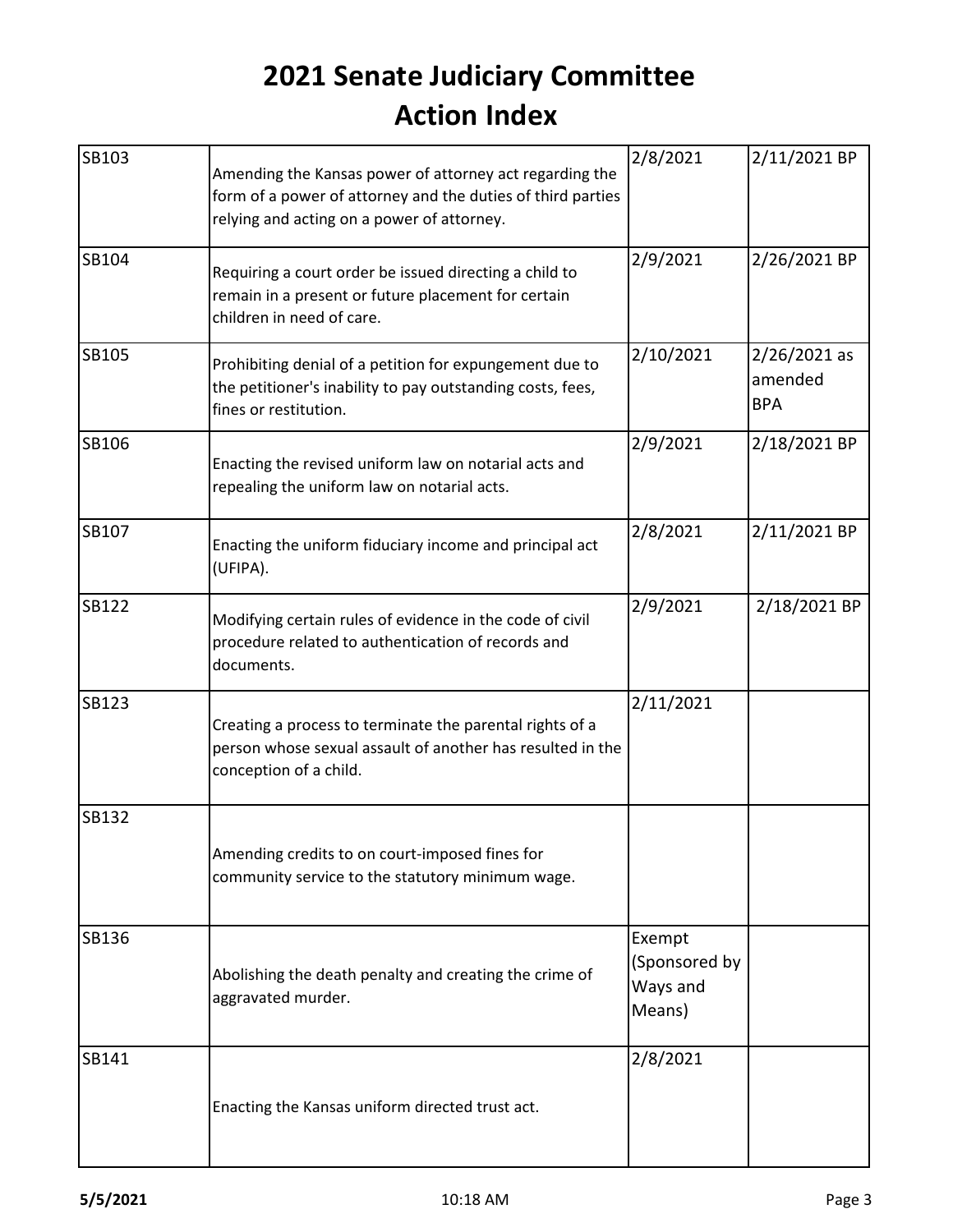| SB150 | Defining and prohibiting certain deceptive lawsuit<br>advertising practices and restricting the use or disclosure<br>of protected health information to solicit individuals for                                                                                                                                                                                                         | 2/16/2021<br>Exempt<br>(Referred to |                                               |
|-------|-----------------------------------------------------------------------------------------------------------------------------------------------------------------------------------------------------------------------------------------------------------------------------------------------------------------------------------------------------------------------------------------|-------------------------------------|-----------------------------------------------|
| SB151 | legal services.<br>Enacting limitations on contingency fee agreements in<br>certain civil actions.                                                                                                                                                                                                                                                                                      | Fed & State)                        |                                               |
| SB152 | Providing for joint liability for costs and sanctions in third-<br>party funded litigation, requiring certain discovery<br>disclosures and requiring payment of certain costs for<br>nonparty subpoenas.                                                                                                                                                                                |                                     |                                               |
| SB195 | Increasing the penalty for certain violations of criminal<br>discharge of a firearm when a person was present in the<br>dwelling, building, structure or motor vehicle at which the<br>offender discharged a firearm and when a person less than<br>14 years of age was present in the dwelling, building,<br>structure or motor vehicle at which the offender<br>discharged a firearm. |                                     |                                               |
| SB196 | Requiring courts to order a defendant to pay certain<br>restitution when the defendant's offense resulted in the<br>incapacitation or death of a victim who has a minor child<br>or children                                                                                                                                                                                            |                                     |                                               |
| SB197 | Requiring law enforcement agencies to increase data<br>collection and reporting on racial profiling and other<br>biased policing.                                                                                                                                                                                                                                                       |                                     |                                               |
| SB198 | Amending Kansas open records act provisions regarding<br>access to certain law enforcement audio and video<br>recordings and enacting the police and citizen protection<br>act regarding use of body cameras by law enforcement<br>officers.                                                                                                                                            |                                     |                                               |
| SB204 | Prohibiting a court from requiring psychiatric or<br>psychological examinations of an alleged victim of any<br>crime.                                                                                                                                                                                                                                                                   | 2/17/2021                           | 2/17/2021<br><b>BP</b><br>Consent<br>Calendar |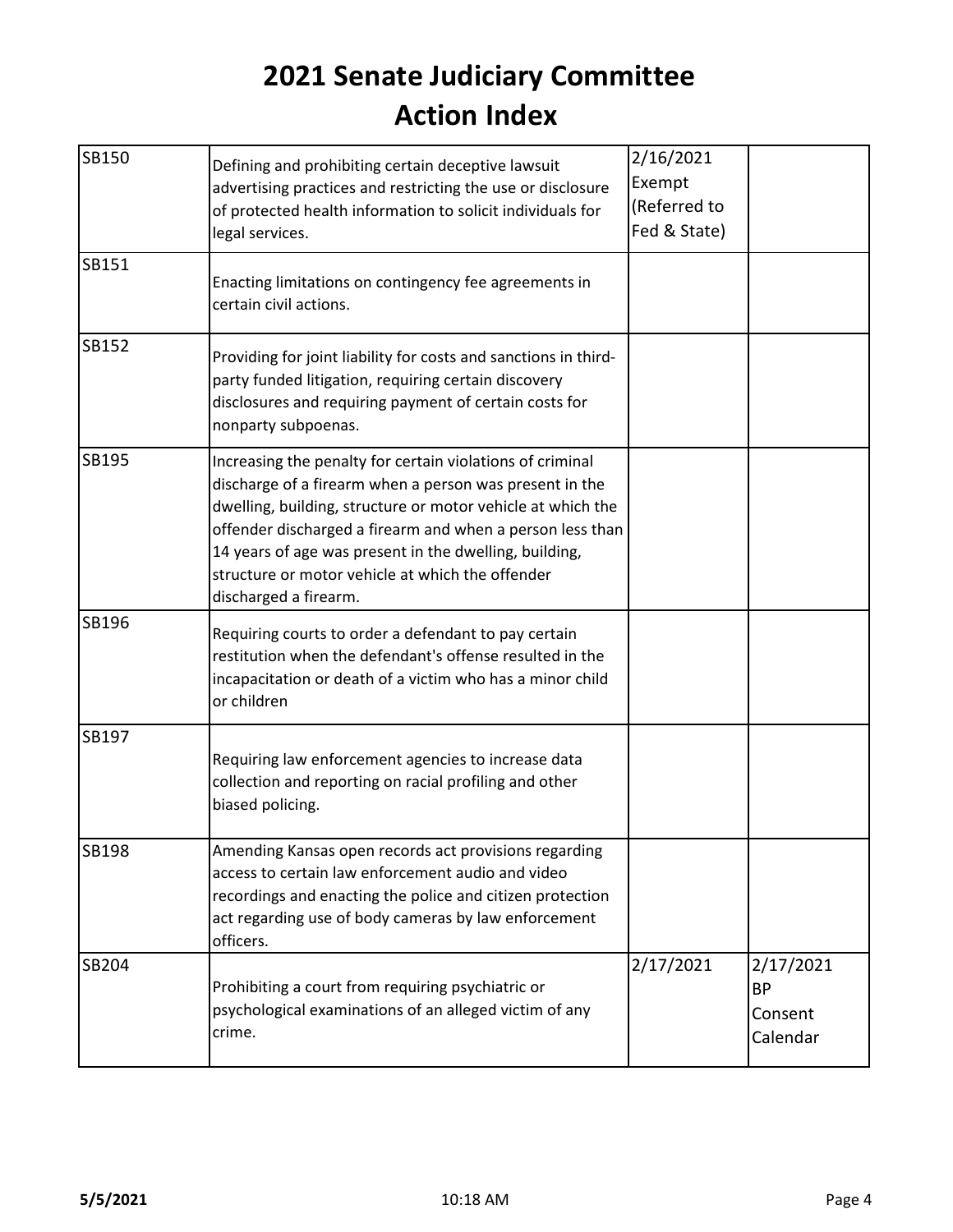| <b>SB205</b> | Enacting the uniform partition of heirs property act to<br>prescribe procedures and requirements for partition of<br>certain real property.                                                                                                                                              |                                        |  |
|--------------|------------------------------------------------------------------------------------------------------------------------------------------------------------------------------------------------------------------------------------------------------------------------------------------|----------------------------------------|--|
| <b>SB206</b> | Enacting the fairness in condemnation act to require the<br>condemning authority to provide the property owner<br>notice of a planned condemnation proceeding, an offer for<br>purchase and a court review of compliance with this act.                                                  | Exempt<br>(Referred to<br>Fed & State) |  |
| SB214        | Making it a crime for a physician to perform gender<br>reassignment surgery or hormone replacement therapy on<br>certain children                                                                                                                                                        |                                        |  |
| <b>SB220</b> | Increasing the penalty for battery committed against a<br>utility worker.                                                                                                                                                                                                                | 2/19/2021                              |  |
| <b>SB229</b> | Providing for payment of interest in civil actions for<br>wrongful conviction and directing the attorney general to<br>seek damages for the state from any person who<br>knowingly contributed to the wrongful conviction and<br>prosecute ouster and criminal proceedings as warranted. |                                        |  |
| <b>SB230</b> | Creating the crime of deprivation of rights under color of<br>law and providing a civil action for victims.                                                                                                                                                                              |                                        |  |
| SB231        | Increasing criminal penalties for hate crimes.                                                                                                                                                                                                                                           |                                        |  |
| SB246        | Providing statutory procedures and limitations related to<br>forensic evidence collection and clarifying liability for<br>unlawful conduct under the Kansas tort claims act.                                                                                                             |                                        |  |
| <b>SB247</b> | Enacting criminal justice reform measures related to<br>hiring, firearms certification and psychological testing of<br>law enforcement officers                                                                                                                                          |                                        |  |
| <b>SB270</b> | Prohibiting the hiring of certain law enforcement officers<br>with history of serious misconduct allegations and making<br>certain law enforcement disciplinary records public<br>records.                                                                                               |                                        |  |
| SB271        | Extending the time that victims of childhood sexual abuse<br>have to bring a cause of action.                                                                                                                                                                                            | Exempt (Sponsored<br>by Fed and State) |  |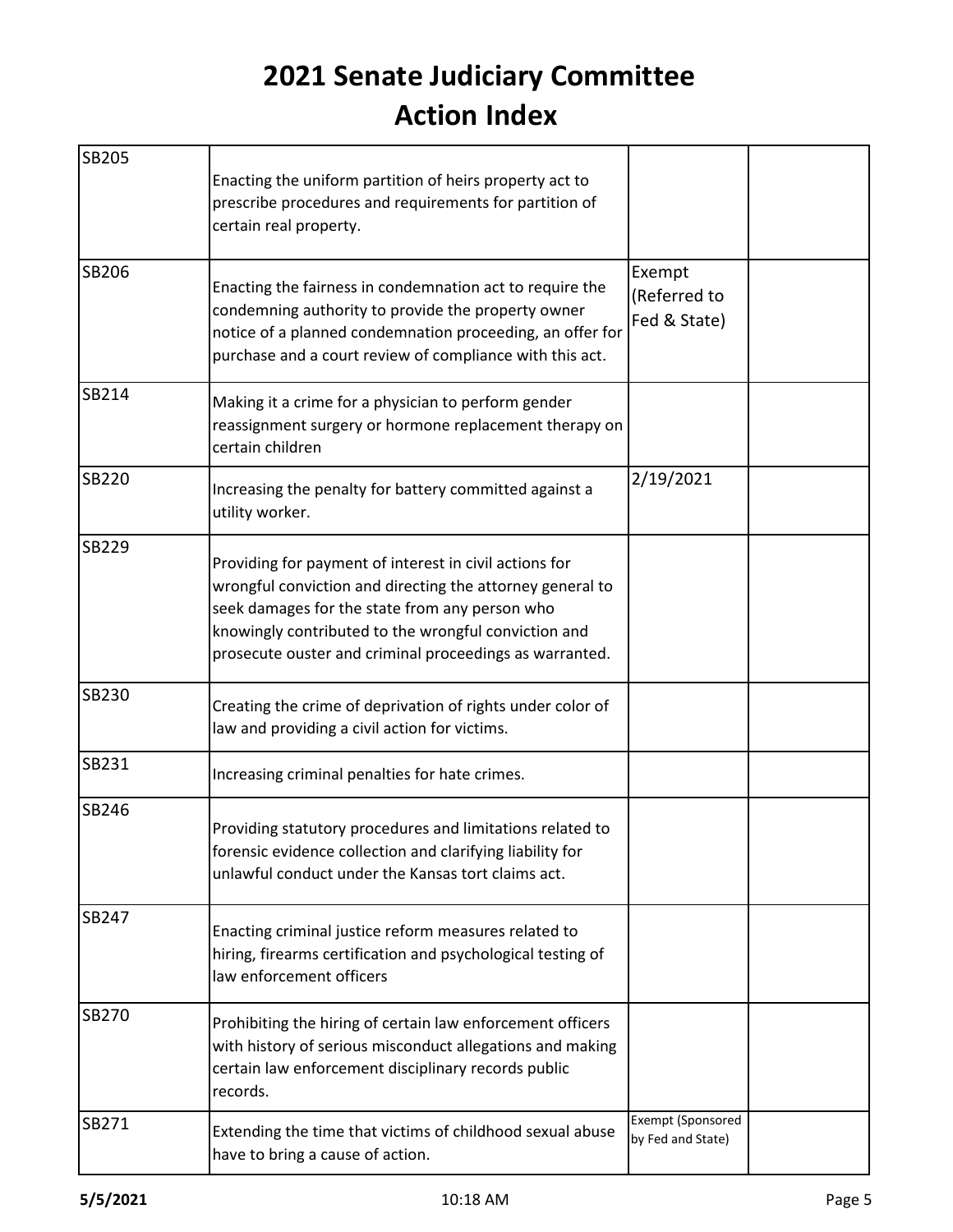| SB272        | Requiring sexual assault evidence collection procedures to<br>include a urinalysis test to determine the presence of<br>controlled substances that may have been used to commit<br>the alleged sexual assault                                                                                                                                                                                                                                                                                                                                                                                                                                                                                                      | Exempt<br>(Sponsored by<br>Fed and State)              |                                                                                          |
|--------------|--------------------------------------------------------------------------------------------------------------------------------------------------------------------------------------------------------------------------------------------------------------------------------------------------------------------------------------------------------------------------------------------------------------------------------------------------------------------------------------------------------------------------------------------------------------------------------------------------------------------------------------------------------------------------------------------------------------------|--------------------------------------------------------|------------------------------------------------------------------------------------------|
| <b>SB273</b> | Enacting the governmental response to certain<br>emergencies by amending the Kansas emergency<br>management act, providing procedures for declaration and (Sponsored by<br>extension of state of disaster emergencies, limiting powers<br>granted to the governor during a state of disaster<br>emergency, defining public health disasters and<br>establishing special provisions therefor, creating the joint<br>committee on emergency management and prescribing<br>powers, duties and functions of the secretary of health and<br>environment, city and county government and the board<br>of education of each school district to control the spread<br>of disease and establishing judicial review thereof. | 2/24/2021,<br>2/25/2021<br>Exempt<br>Fed and State)    | $2/25/2021$ as<br>amended BPA                                                            |
| SB283        | Changing the business liability provision in the COVID-19<br>response and reopening for business liability protection<br>act to apply to actions accruing on or after March 12,<br>2020, and prior to termination of the state of disaster<br>emergency related to the COVID-19 public health<br>emergency.                                                                                                                                                                                                                                                                                                                                                                                                        | 3/2/2021<br>Exempt<br>(Sponsored by<br>Fed and State)  | $3/2/2021$ as<br>amended BPA                                                             |
| <b>SB284</b> | Amending the Kansas emergency management act to<br>authorize a state of disaster emergency to continue for no<br>longer than 21 days unless ratified by concurrent<br>resolution of the legislature and provide for extensions for<br>specified periods not to exceed 30 days each                                                                                                                                                                                                                                                                                                                                                                                                                                 | Exempt<br>(Sponsored by<br>Fed and State)              |                                                                                          |
| <b>SB286</b> | Establishing the COVID-19 governmental use claims fund to<br>provide funds for impacted businesses, providing for income tax<br>credits for impacted businesses, providing for the reimbursement<br>to certain property owners of property taxes resulting from a<br>forced shutdown or capacity limitation and creating a business<br>loan forgiveness program.                                                                                                                                                                                                                                                                                                                                                   | 3/26/2021<br>Informational hearing<br>4/3/2021 Hearing | $4/3/2021$ .<br>Replaced<br>contents with<br>21rs2220.<br>Renamed Sub.<br>For SB286. BPA |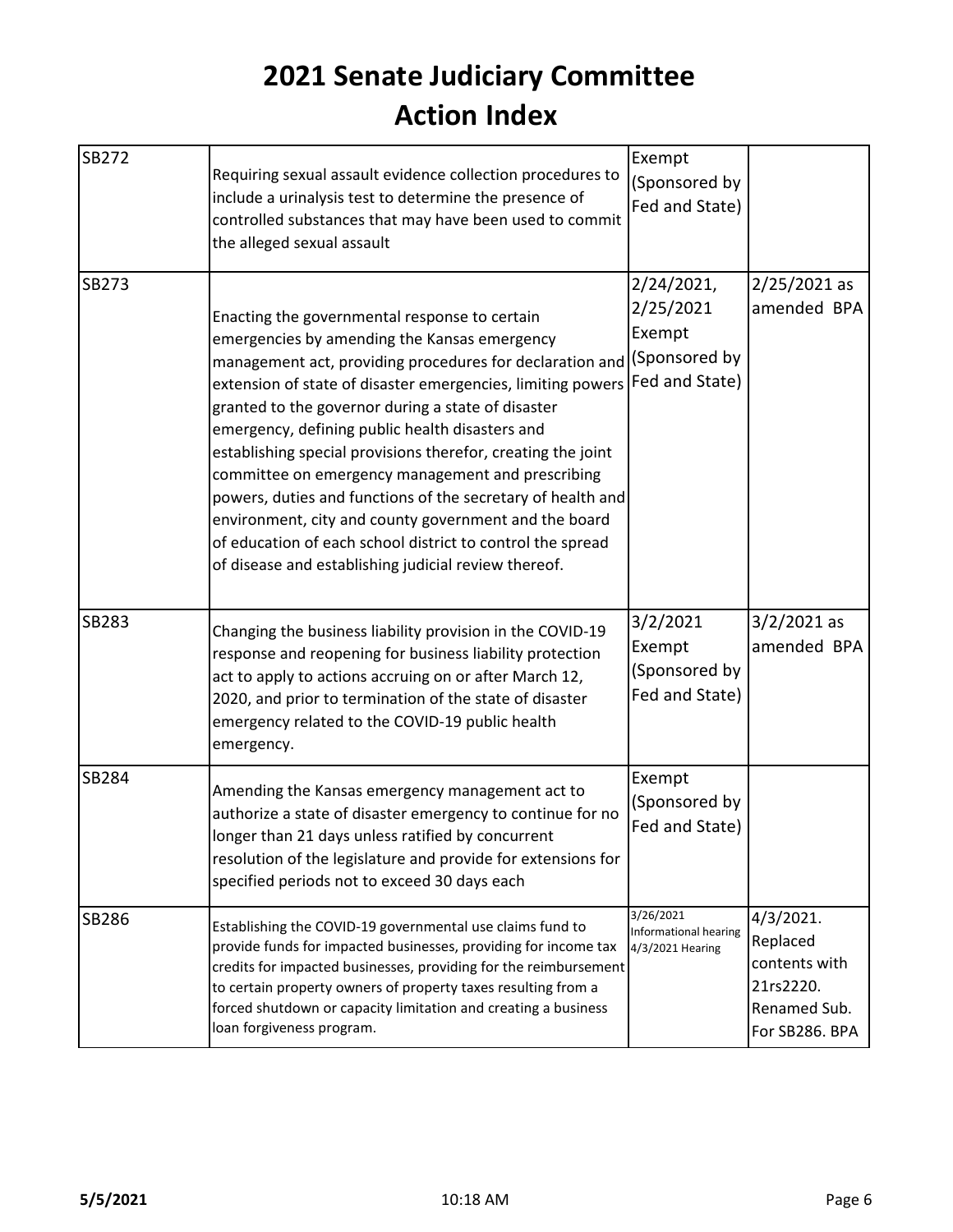| <b>SB300</b>   | Amending the Kansas racketeer influenced and corrupt<br>organization act to add a person who has engaged in<br>identity theft or identity fraud to the definition of "covered<br>person" and add identity theft and identity fraud to the<br>definition of "racketeering activity." | Exempt<br>(Sponsored by<br>Fed and State)               |                                |
|----------------|-------------------------------------------------------------------------------------------------------------------------------------------------------------------------------------------------------------------------------------------------------------------------------------|---------------------------------------------------------|--------------------------------|
| SB301          | Establishing the office of the child advocate within the<br>office of the attorney general and the joint committee on<br>child welfare system oversight.                                                                                                                            | 3/23/2021;<br>Exempt<br>(Sponsored by<br>Fed and State) | Moved<br>contents to<br>HB2153 |
| <b>SB304</b>   | Removing the sunset provision in the COVID-19 contact<br>tracing privacy act.                                                                                                                                                                                                       | 3/26/2021                                               | 3/26/2021 BP                   |
| <b>SB308</b>   | Providing for the right of individuals to not wear face<br>coverings in places of public accommodation, refuse<br>vaccinations and access off-label medications.                                                                                                                    |                                                         |                                |
|                | <b>Senate Concurrent Resolutions</b>                                                                                                                                                                                                                                                |                                                         |                                |
| <b>SCR1602</b> | Amending the bill of rights of the constitution of the state<br>of Kansas to reserve to the people the right to regulate<br>abortion through their elected state representatives and                                                                                                | 1/15/2021                                               | 1/19/2021<br>Passed            |
|                | senators.                                                                                                                                                                                                                                                                           |                                                         |                                |
| <b>SCR1604</b> | A constitutional amendment allowing for a voter petition<br>process to call the legislature into special session during a<br>state of disaster emergency.                                                                                                                           |                                                         |                                |
| <b>SCR1605</b> | Constitutional amendment reserving the powers of<br>initiative and referendum to the people.                                                                                                                                                                                        |                                                         |                                |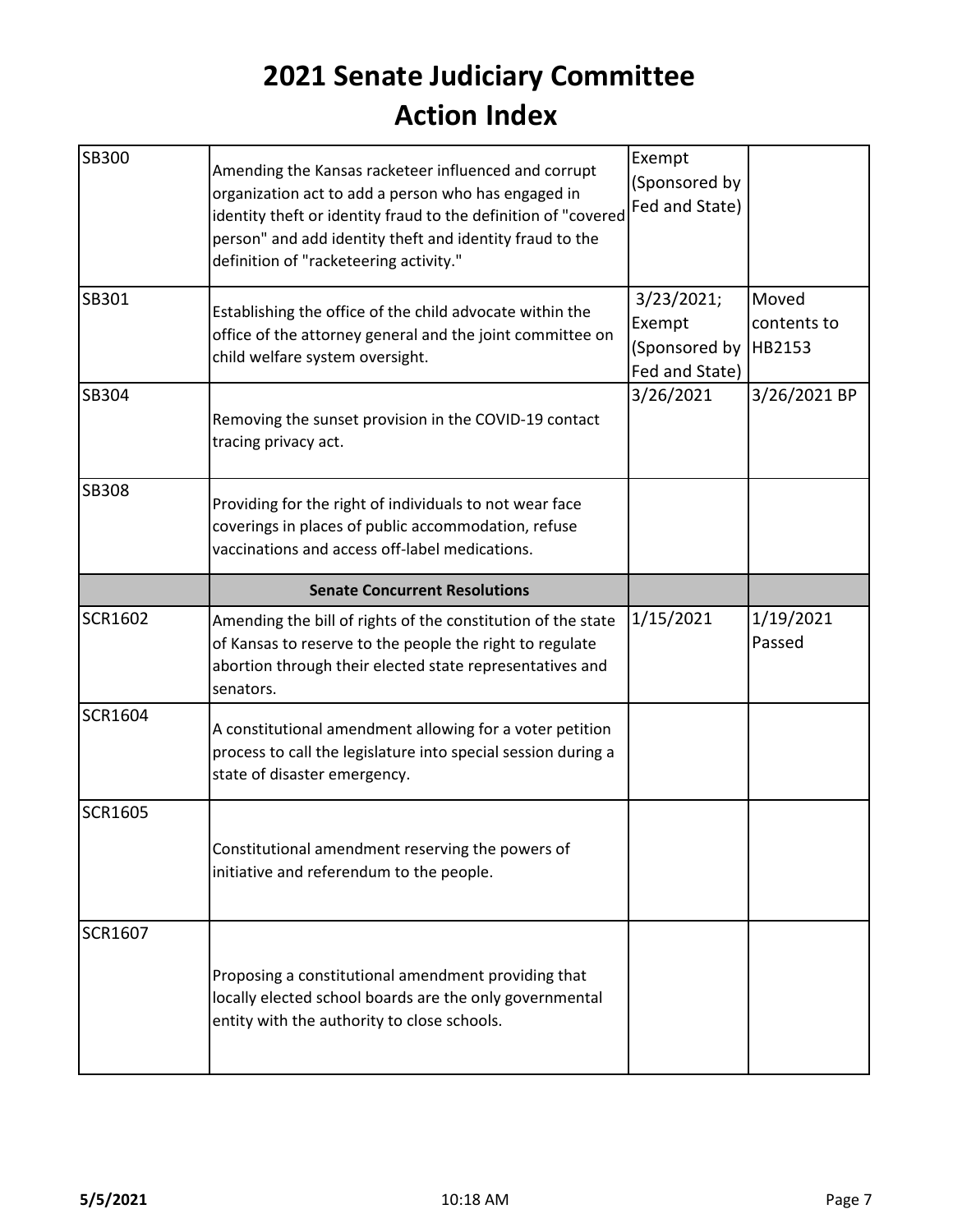| <b>SCR1608</b> |                                                                                                                                                                                                          | 3/12/2021                                                           |                                                         |
|----------------|----------------------------------------------------------------------------------------------------------------------------------------------------------------------------------------------------------|---------------------------------------------------------------------|---------------------------------------------------------|
|                | Proposing to amend section 3 of the Kansas bill of rights<br>regarding the right to petition the government for the<br>redress of grievances, including by citizen-initiated grand<br>jury.              |                                                                     |                                                         |
|                | <b>House Bills</b>                                                                                                                                                                                       |                                                                     |                                                         |
| HB2001         | Creating the crime of sexual extortion and requiring an<br>offender to register under the Kansas offender registration<br>act.                                                                           | 3/15/2021                                                           | $3/15/2021$ as<br>amended BPA                           |
| HB2008         | Providing for the attorney general to coordinate training<br>for law enforcement agencies on missing and murdered<br>indigenous people.                                                                  | withdrawn; referred to<br>Committee on Federal<br>and State Affairs |                                                         |
| HB2026         | Creating a drug abuse treatment program for people on<br>diversion and allowing county and district attorneys to<br>enter into agreements with chief judges and community<br>corrections for supervision | 2/10/2021                                                           | $2/26/2021$ as<br>amended<br><b>BPA</b>                 |
| HB2029         | Counting any crime with a domestic violence designation<br>as a prior conviction under domestic battery.                                                                                                 |                                                                     |                                                         |
| HB2030         | Extending terminal medical release to inmates in the<br>custody of the department of corrections with a condition<br>likely to cause death within 120 days.                                              |                                                                     |                                                         |
| HB2071         | Increasing the criminal penalties for stalking a minor.                                                                                                                                                  | 3/15/2021                                                           | 3/15/2021 as<br>amended                                 |
| HB2075         | Allowing venue for an adoption when the state is the<br>agency to be where the state agency or its subcontracting<br>agency has an office.                                                               | 3/26/2021                                                           |                                                         |
| HB2076         | Clarifying that bond agents seeking discharge as a surety<br>are required to return the person released on bond to the<br>court in the county where the complaint subject to the<br>bond was filed.      | 3/22/2021                                                           | 3/25/2021<br>Contents removed<br>and added to<br>HB2121 |
| HB2077         | Extending the Kansas criminal justice reform commission,<br>limiting the commission's scope of study and adding a<br>public defender.                                                                    | 3/18/2021                                                           | 3/18/2021 BP                                            |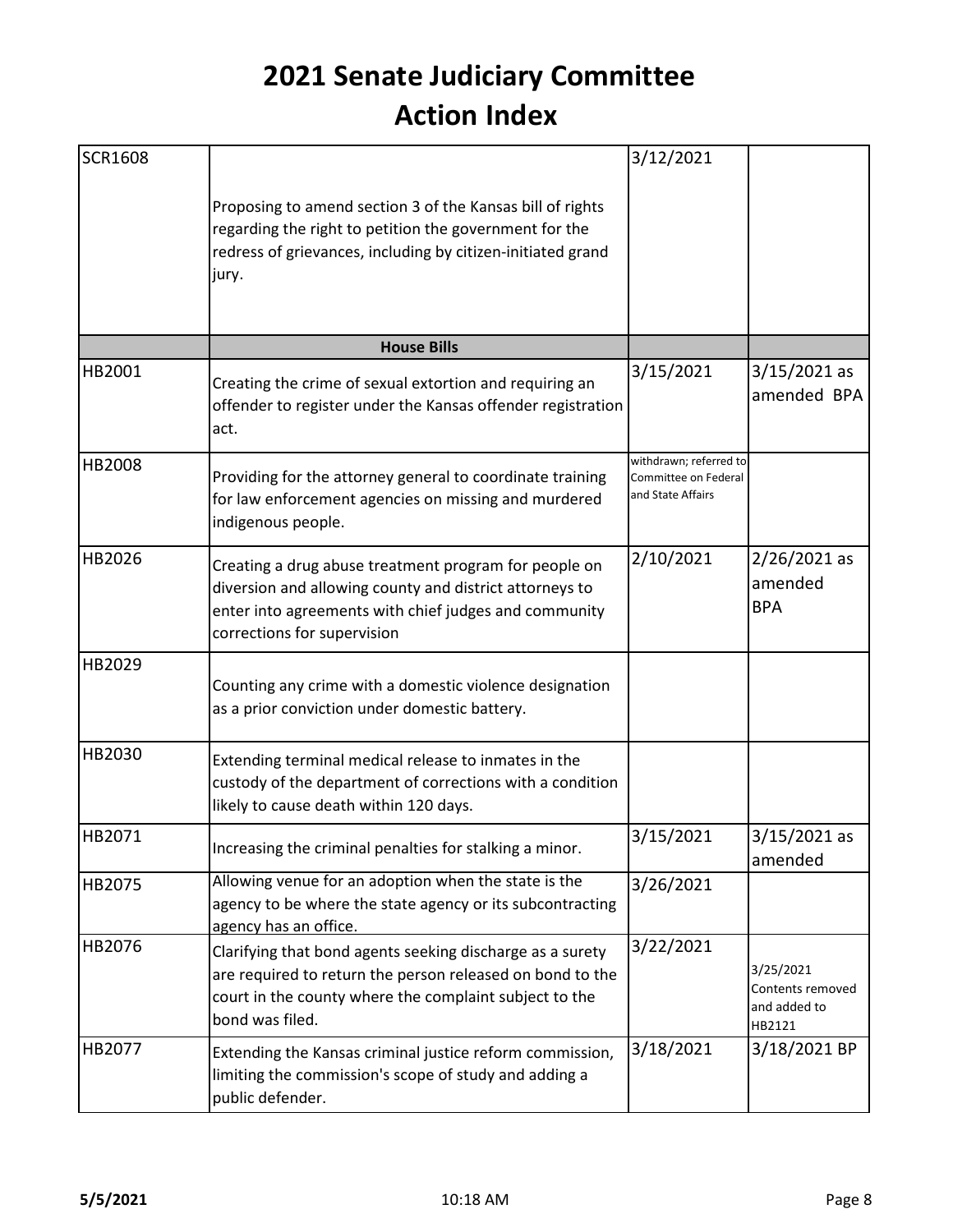| HB2078 | Suspending statutory speedy trial rights until May 1, 2024,                                                                                                                                                                                                          | 3/11/2021 | $3/15/2021$ as                                                                 |
|--------|----------------------------------------------------------------------------------------------------------------------------------------------------------------------------------------------------------------------------------------------------------------------|-----------|--------------------------------------------------------------------------------|
|        | in all criminal cases filed prior to the effective date of this<br>act and eliminating such rights in any criminal case filed on<br>or after the effective date of this act.                                                                                         |           | amended BPA                                                                    |
| HB2081 | Modifying how certain prior convictions are counted for<br>the special sentencing rule related to possession of a<br>controlled substance and providing concurrent or<br>consecutive sentencing for persons convicted of new<br>crimes while on release for a felony |           |                                                                                |
| HB2082 | Authorizing the crime victims compensation board to<br>waive application time restrictions for a victim of a<br>sexually violent crime to receive compensation for mental<br>health counseling and adding certain children to the<br>definition of victim.           | 3/19/2021 | $3/29/2021$ as<br>amended BPA                                                  |
| HB2093 | Increasing criminal penalties for fleeing or attempting to<br>elude a police officer when operating a stolen vehicle and<br>making fleeing or attempting to elude a police officer<br>evidence of intent to commit theft of a vehicle.                               | 3/22/2021 | $3/25/2021$ as<br>amended BPA                                                  |
| HB2109 | Increasing the county population threshold for a county to<br>be required to have a lawyer representative, increasing the<br>number of lawyer members and decreasing the number of<br>non-lawyer members on the board of indigents' defense<br>services.             | 3/22/2021 |                                                                                |
| HB2120 | Removing the spousal exception from the crime of sexual<br>battery.                                                                                                                                                                                                  |           |                                                                                |
| HB2121 | Adding definitions related to defendants who abscond<br>from supervision in the criminal procedure code and for<br>parole.                                                                                                                                           | 3/25/2021 | 3/25/2021 contents of<br>HB2076 and HB2153<br>added by amendment<br><b>BPA</b> |
| HB2125 | Allowing a copy of a will to be filed and admitted to<br>probate and allowing a will or a copy of a will filed within<br>six months after the death of the testator to be admitted<br>to probate at any time.                                                        | 3/25/2021 |                                                                                |
| HB2126 | Providing immunity from civil liability for COVID-19 claims<br>for adult care facilities.                                                                                                                                                                            | 3/16/2021 | 3/17/2021 BP                                                                   |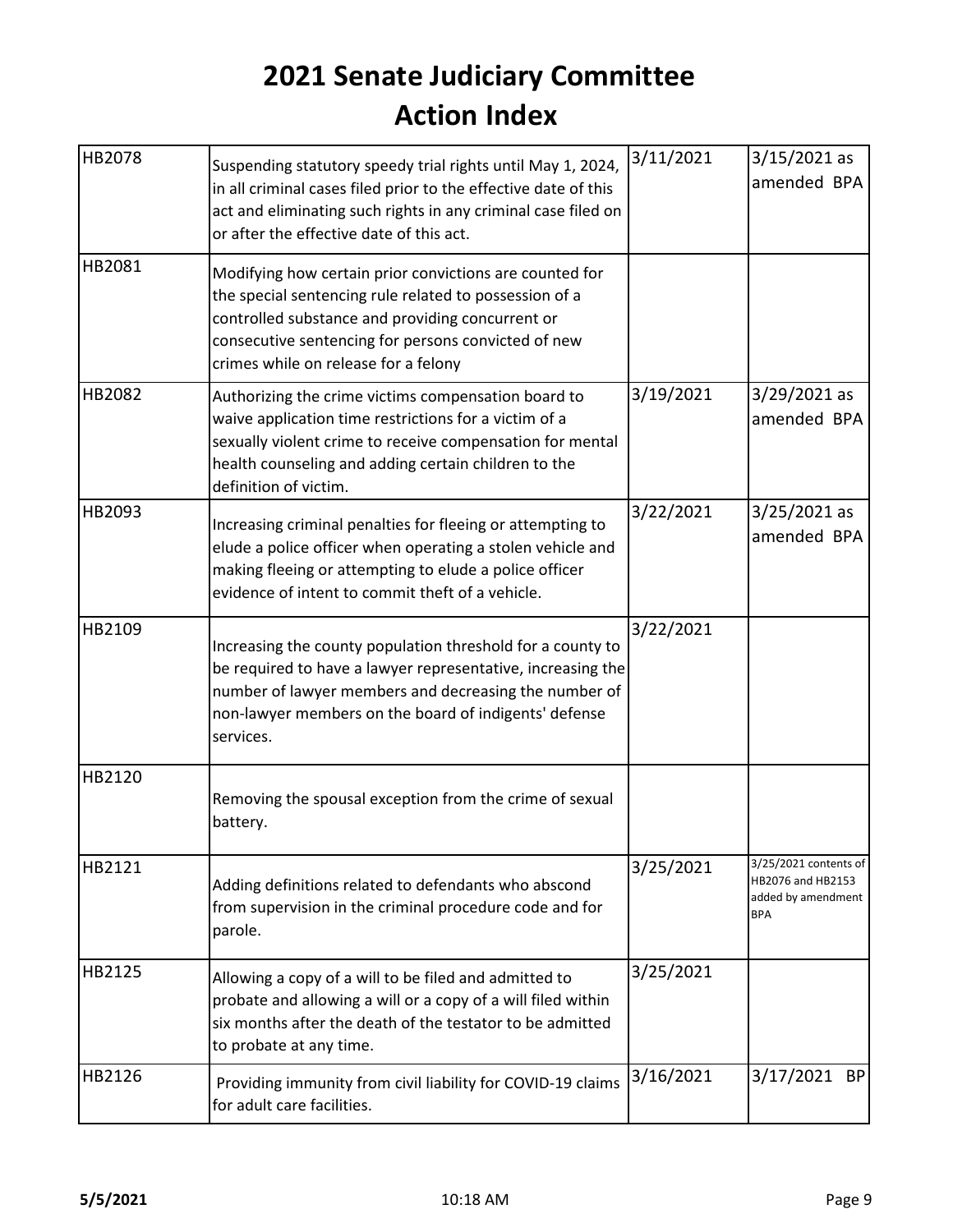| HB2128 | Clarifying jurisdiction and supervision of offenders in a<br>certified drug abuse treatment program and allowing<br>certain nondrug offenders to participate in the program.                                                                                                                                                                               | 3/24/2021                 |                                                                                                                                             |
|--------|------------------------------------------------------------------------------------------------------------------------------------------------------------------------------------------------------------------------------------------------------------------------------------------------------------------------------------------------------------|---------------------------|---------------------------------------------------------------------------------------------------------------------------------------------|
| HB2153 | Increasing the criminal penalty for mistreatment of a<br>dependent adult or elder person when the victim is a<br>resident of an adult care home.                                                                                                                                                                                                           | 3/23/2021                 | 3/25/2021 Contents<br>removed and added to<br>HB2121; 3/29/2021<br>Contents of SB301<br>inserted, renamed<br>Senate Sub. For<br>HB2153. BPA |
| HB2191 | Increasing criminal penalties for the crimes of riot and<br>incitement to riot when the crime occurs in a correctional<br>facility.                                                                                                                                                                                                                        |                           |                                                                                                                                             |
| HB2192 | Authorizing court services officers and community<br>corrections officers to provide a certification of<br>identification to offenders for use to obtain a new driver's<br>license                                                                                                                                                                         | 3/26/2021                 |                                                                                                                                             |
| HB2227 | Allowing the chief justice to suspend certain time limitations during a state of<br>local disaster emergency, allowing suspension of verification requirements,<br>allowing use of electronic audio-visual communication to expeditiously resolve<br>cases, and extending the chief justice's authority to suspend time limitations until<br>June 1, 2022. | 3/16/2021                 | 3/16/2021 BP                                                                                                                                |
| HB2228 | Requiring law enforcement agencies to adopt a policy<br>regarding submission of sexual assault evidence kits and<br>allowing evidence collection at child advocacy centers or<br>other facilities.                                                                                                                                                         | 3/26/2021                 |                                                                                                                                             |
| HB2231 | Amending the definition of the crime of conducting a<br>pyramid promotional scheme, providing for an exemption<br>and defining key terms.                                                                                                                                                                                                                  |                           |                                                                                                                                             |
| HB2264 | Permitting student athletes at postsecondary educational<br>institutions to receive compensation for the use of their<br>name, image, likeness rights or athletic reputation.                                                                                                                                                                              | Moved to Fed<br>and State |                                                                                                                                             |
| HB2275 | Requiring the department of corrections to develop<br>guidance to be used by parole officers when responding to<br>violations of parole and postrelease supervision and that<br>incentivize compliant behavior.                                                                                                                                            | 3/23/2021                 |                                                                                                                                             |
| HB2277 | Clarifying the definition of possession in the Kansas<br>criminal code.                                                                                                                                                                                                                                                                                    |                           |                                                                                                                                             |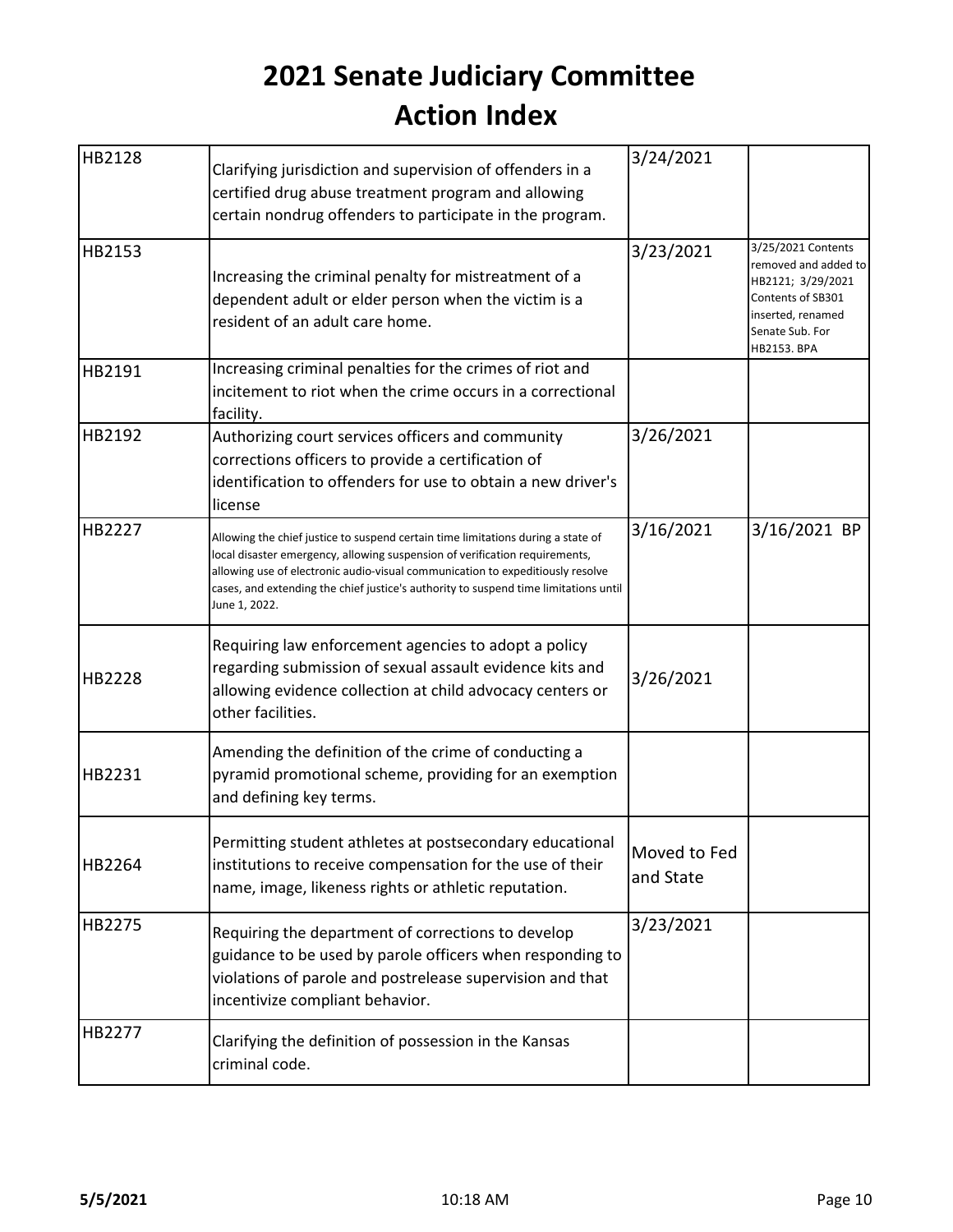| HB2292 | Creating exemptions in the open records act for cyber<br>security assessments, plans and vulnerabilities.                                                                                                                                                                                                                                                                                                                                                                                                                                                                                              | Transferred to<br>Committee on<br>Transparency and<br>Ethics |                             |  |
|--------|--------------------------------------------------------------------------------------------------------------------------------------------------------------------------------------------------------------------------------------------------------------------------------------------------------------------------------------------------------------------------------------------------------------------------------------------------------------------------------------------------------------------------------------------------------------------------------------------------------|--------------------------------------------------------------|-----------------------------|--|
| HB2298 | Changing requirements for service of process on<br>nonresident drivers and clarifying service of process on<br>certain business entities.                                                                                                                                                                                                                                                                                                                                                                                                                                                              | 3/18/2021                                                    | 3/18/2021 BP                |  |
| HB2361 | Authorizing the supreme court to adopt rules establishing<br>specialty courts, creating the specialty court funding<br>advisory committee and the specialty court resources<br>fund.                                                                                                                                                                                                                                                                                                                                                                                                                   | 3/23/2021                                                    |                             |  |
| HB2362 | Modifying the elements of and making changes to the<br>criminal penalties of abuse of a child.                                                                                                                                                                                                                                                                                                                                                                                                                                                                                                         |                                                              |                             |  |
| HB2366 | Requiring prosecutors to disclose their intent to introduce<br>testimony from a jailhouse witness and to forward<br>information to the Kansas bureau of investigation                                                                                                                                                                                                                                                                                                                                                                                                                                  |                                                              |                             |  |
| HB2374 | Authorizing the Kansas sentencing commission to change<br>risk assessment cut-off levels for participation in the<br>certified drug abuse treatment program.                                                                                                                                                                                                                                                                                                                                                                                                                                           | 3/24/2021                                                    |                             |  |
| HB2377 | Revising the laws concerning driving under the influence,<br>including authorizing reinstatement of a driver's license for<br>certain persons with an ignition interlock device<br>restriction, requiring persons with an ignition interlock<br>device restriction to complete the ignition interlock device<br>program before driving privileges are fully reinstated,<br>providing for reduced ignition interlock device program<br>costs for certain persons and modifying the criminal<br>penalties for driving a commercial motor vehicle under the<br>influence and driving under the influence. | 3/24/2021                                                    | $3/29/23$ as<br>amended BPA |  |
| HB2387 | Revising laws relating to operating an aircraft under the<br>influence, including prescribing criminal and administrative<br>penalties and providing for testing of blood, breath, urine<br>or other bodily substances, and preliminary screening tests<br>of breath or oral fluid.                                                                                                                                                                                                                                                                                                                    | 3/24/2021                                                    |                             |  |